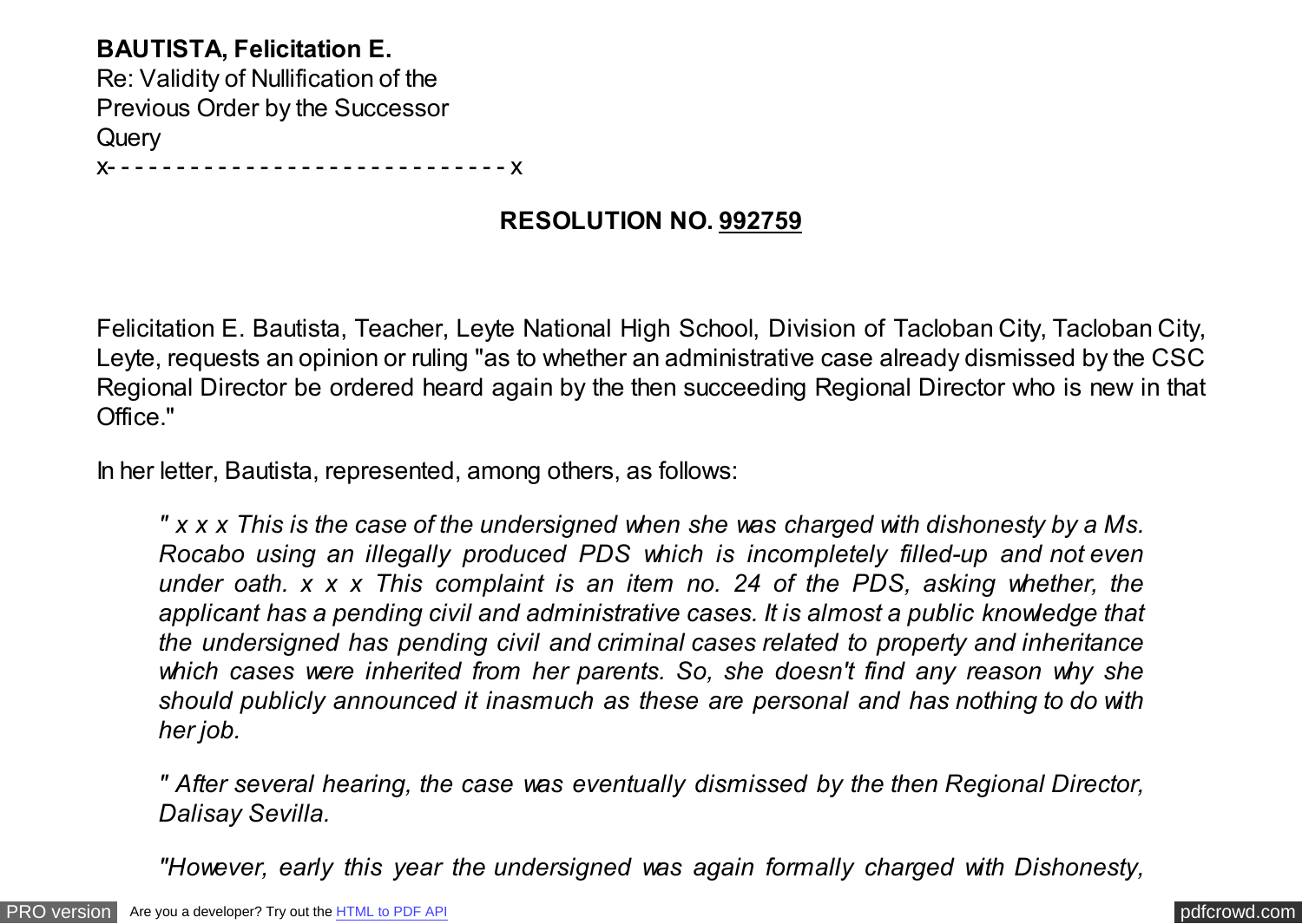*Grave Misconduct x x x*

## *"I know, I have been doubly jeopardized considering that this is harassment x x x"*

As culled from the records, a certain Fulgencia Rocabo filed a complaint against Bautista for Dishonesty, Grave Misconduct and Conduct Prejudicial to the Best Interest of the Service in connection with the misrepresentation she made in accomplishing a Personal Data Sheet dated July 11, 1997. Bautista, in answer to Item No. 24 question "Do you have any pending criminal/administrative case", checked the answer "No".

CSRO No. VIII conducted a preliminary investigation and required Bautista to submit her Counter Affidavit/Comment on the complaint. Then Director IV Dalisay Sevilla, after examination of the documents submitted by the complainant Rocabo as well as the evidence of Bautista, dismissed the complaint as contained in an Order dated November 10, 1998 for lack of *prima facie* case.

Relevant portions of said Order reads, as follows:

#### x x x

"Nevertheless, it is evident from the facts that aside from the aforesaid criminal case there is still another one docketed as Criminal Case No. 21961 pending with the Municipal Trial Court of Tacloban. Although it is an uncontroverted fact that the same had been declared suspended because of a prejudicial question, such suspension does not in any manner erase the fact that the accused had a pending criminal case filed against her. This fact is suppose to have been reflected by Ms. Bautista in her Personal Data Sheet.

*"For an act to constitute the offense of falsification of public/official documents, there must be malice which attends the commission thereof. Although it is an uncontroverted fact that the same had been declared suspended because of a prejudicial question, such suspension does not in any manner erase the fact that the accused had a pending criminal case filed against her. This fact is supposed to have been reflected by Ms.*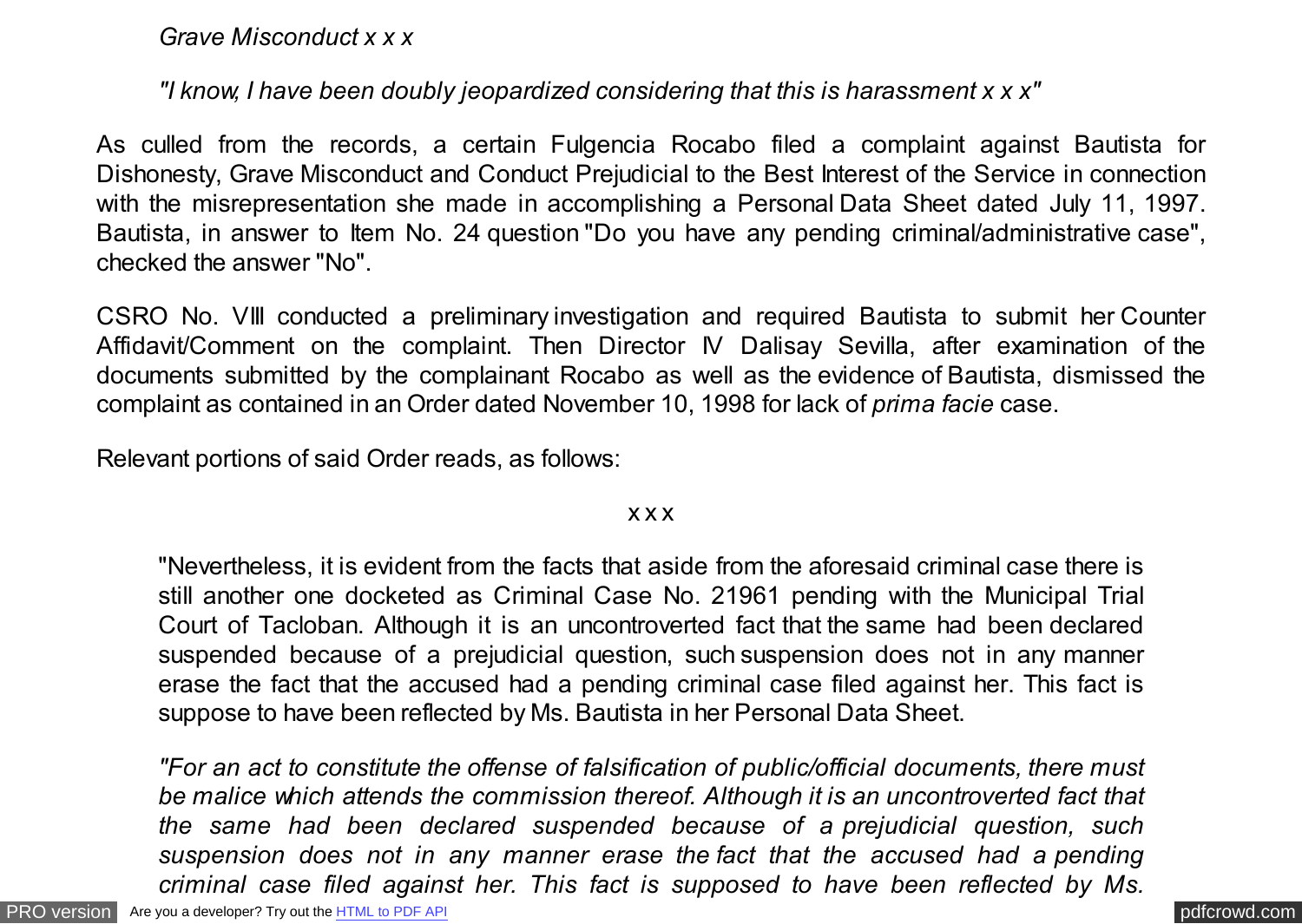*Bautista in her Personal Data Sheet.*

*"For an act to constitute the offense of falsification of public/official documents, there must be malice which attends the commission thereof. Although malice resides in the mind, it is generally manifested and can be deduced from the circumstances which attended the performance of particular act or acts. An act becomes malicious when it is intended to deceive and derive benefits which are not due and performed surreptitiously to hide the same from the knowledge of other people.*

*"It must be noted that Ms. Bautista submitted the subject Personal Data Sheet to the DECS, Tacloban City Division, to support her application to the position of Administrative Officer III. Corollarily, Section 14, Rule VI of the Omnibus Rules Implementing Book V of E.O. 292, provides, thus:*

*'Sec. 14. When an employee has a pending administrative case, he should be disqualified for promotion during the pendency thereof.*

### *x x x*

*"The foregoing provision connotes that only those with pending administrative cases are disqualified for promotion. As such, the non-disclosure of Ms. Bautista of the fact that she had a pending criminal case is not material to the approval of her appointment, if ever there be, because the existence of a criminal case is not a bar to the approval thereof. These facts are indications that Ms. Bautista had acted upon without malice as she cannot derive any benefit from her non-disclosure of the existence of criminal cases against her.*

*"Moreover, no appointment has yet been issued as a result of the submission of the subject Personal Data Sheet.*

Complainant Rocabo files a motion for reconsideration of the dismissal of her complaint. Bautista filed an Opposition to the motion.

[PRO version](http://pdfcrowd.com/customize/) Are you a developer? Try out th[e HTML to PDF API](http://pdfcrowd.com/html-to-pdf-api/?ref=pdf) contract the contract of the HTML to PDF API [pdfcrowd.com](http://pdfcrowd.com)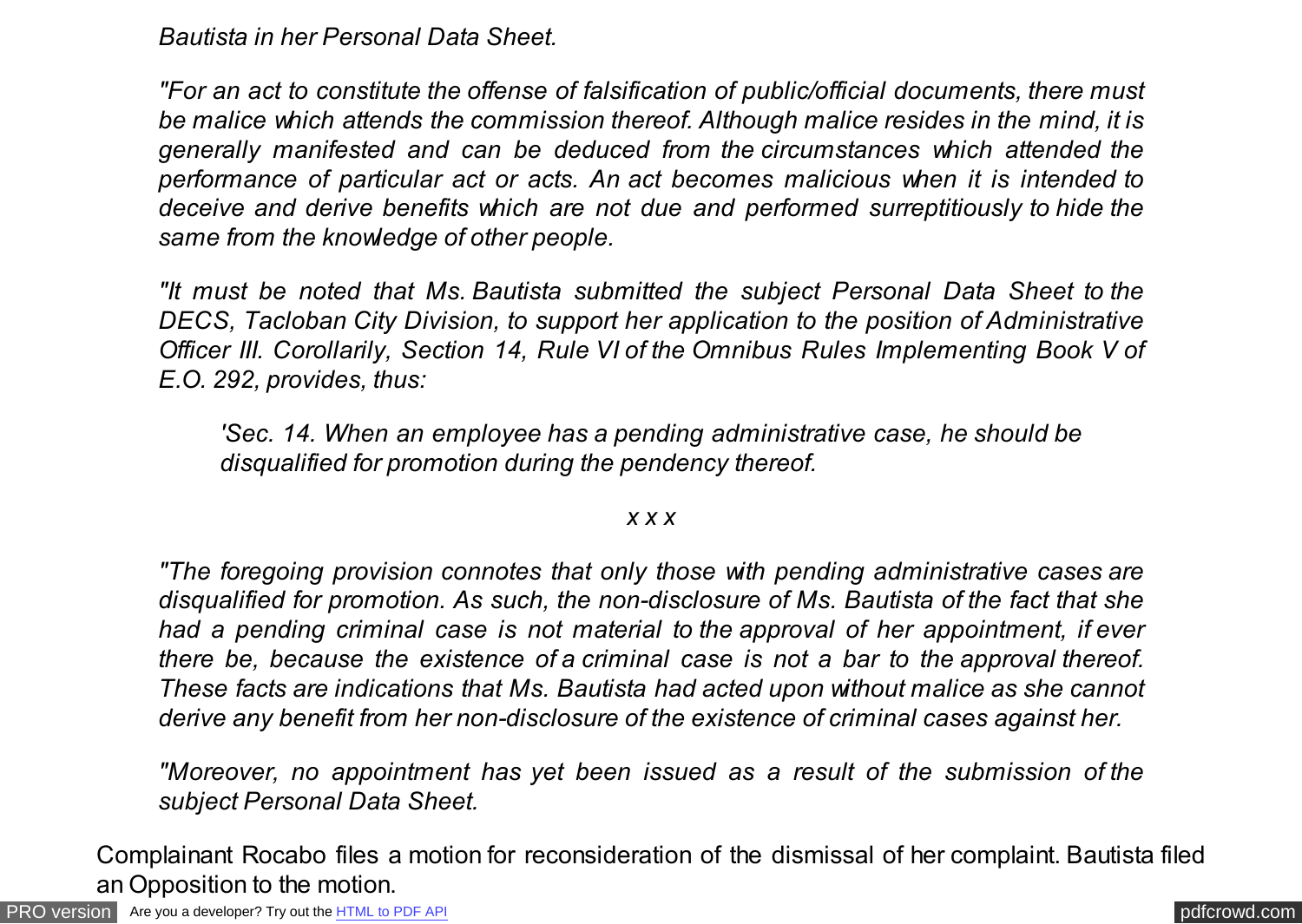It appears that CSRO No. VIII Director IV Ireneo Morales, successor of Director Dalisay Sevilla, in an Order dated March 22, 1999 set aside the earlier Order of former Director IV Sevilla and, thus formally charged Bautista with Grave Misconduct, dishonesty and Falsification of Official Document. In the same Order of Director Morales, Bautista was required to submit her written Answer under oath.

Bautista, on the other hand filed a motion seeking the reconsideration of the Order, charging her with said offenses. Meanwhile, she also filed this instant request for a ruling by this Commission.

Section 20, Part II (A) (Fact-Finding And preliminary Investigation) of the **Uniform Rules of Procedure in the Conduct of Administrative Investigation in the Civil Service Commission** provides as follows:

*"Section 20. Decision or Resolution After Preliminary Investigation. -*

*x x x*

*"In the event that no sufficient evidence was submitted or no prima facie case is found after the conduct of a preliminary investigation, the complaint shall be dismissed without prejudice to the filing of a motion for reconsideration. An appeal may also be filed with the Commission in cases where the decision dismissing the complaint was rendered by the Regional Director. (Underlining supplied)*

The foregoing provision categorically authorizes the filing of a motion for reconsideration by the complainant in the event his complaint was dismissed for lack of a **prima facie** case. As previously pointed out, CSCRO No. VIII Director IV Morales, acted on the motion filed and set aside the earlier Order of former Director IV Sevilla. Specifically, he reversed the previous action of his predecessor and instead, ruled that a **prima facie** case exists against Bautista for Grave Misconduct, Dishonesty and Conduct Prejudicial to the Best Interest of the Service which action is in accordance with the Rules.

In fine there is nothing irregular, malicious or censurable with the order of Director Morales as said order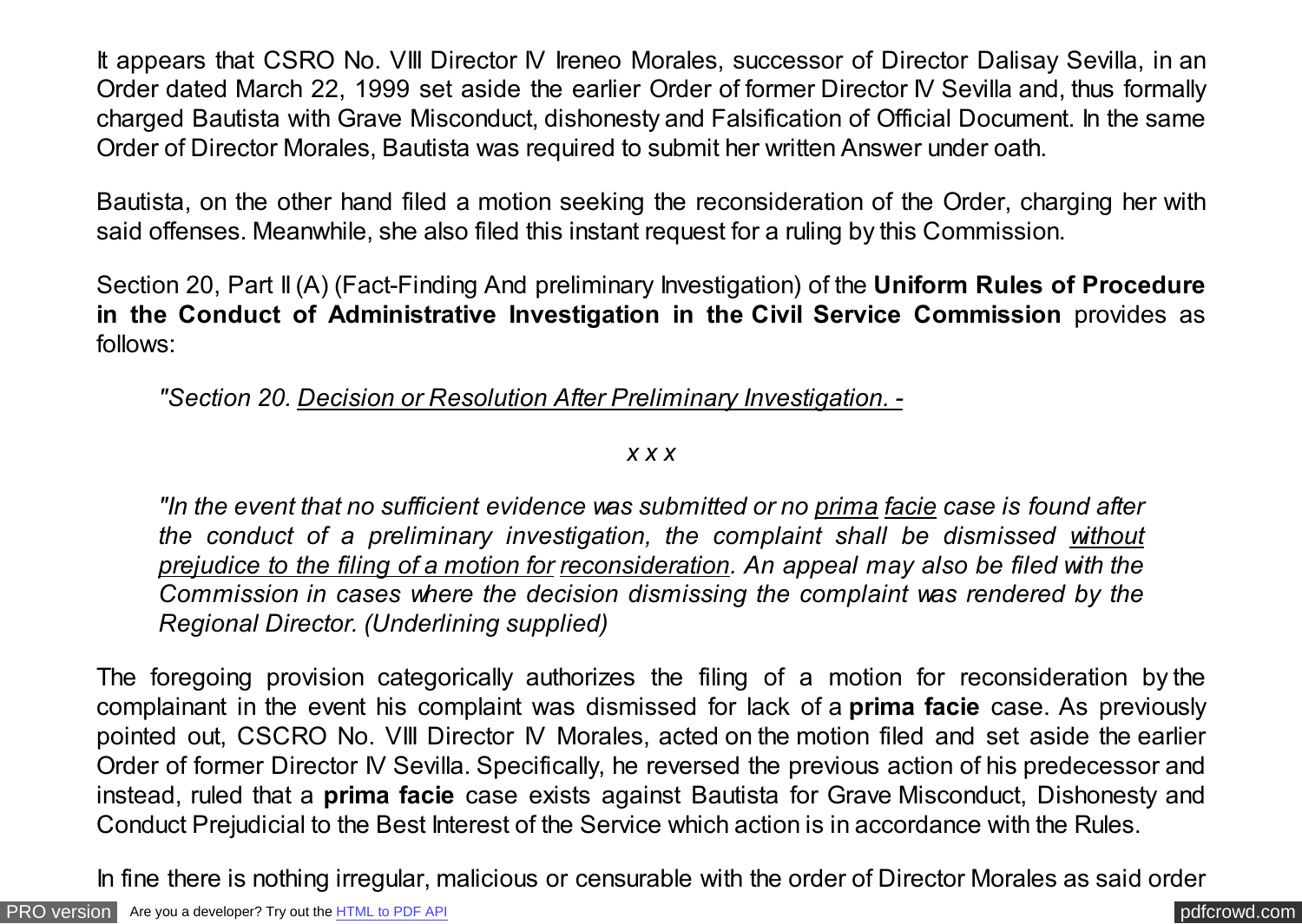may still be appealed by way of a petition for review to the Commission.

WHERFORE, in the light of the foregoing premises, the Commission rules that the action of director IV Ireneo Morales in reversing the previous action of his predecessor is in accordance with existing Civil Service laws and rules.

Quezon City, **DEC 15 1999**

 (signed) **THELMA P. GAMINDE** Commissioner

 (signed) **CORAZON ALMA G. DE LEON**  Chairman

DID NOT PARTICIPATE **JOSE F. ERESTAIN, JR.** 

Commissioner

Attested by: